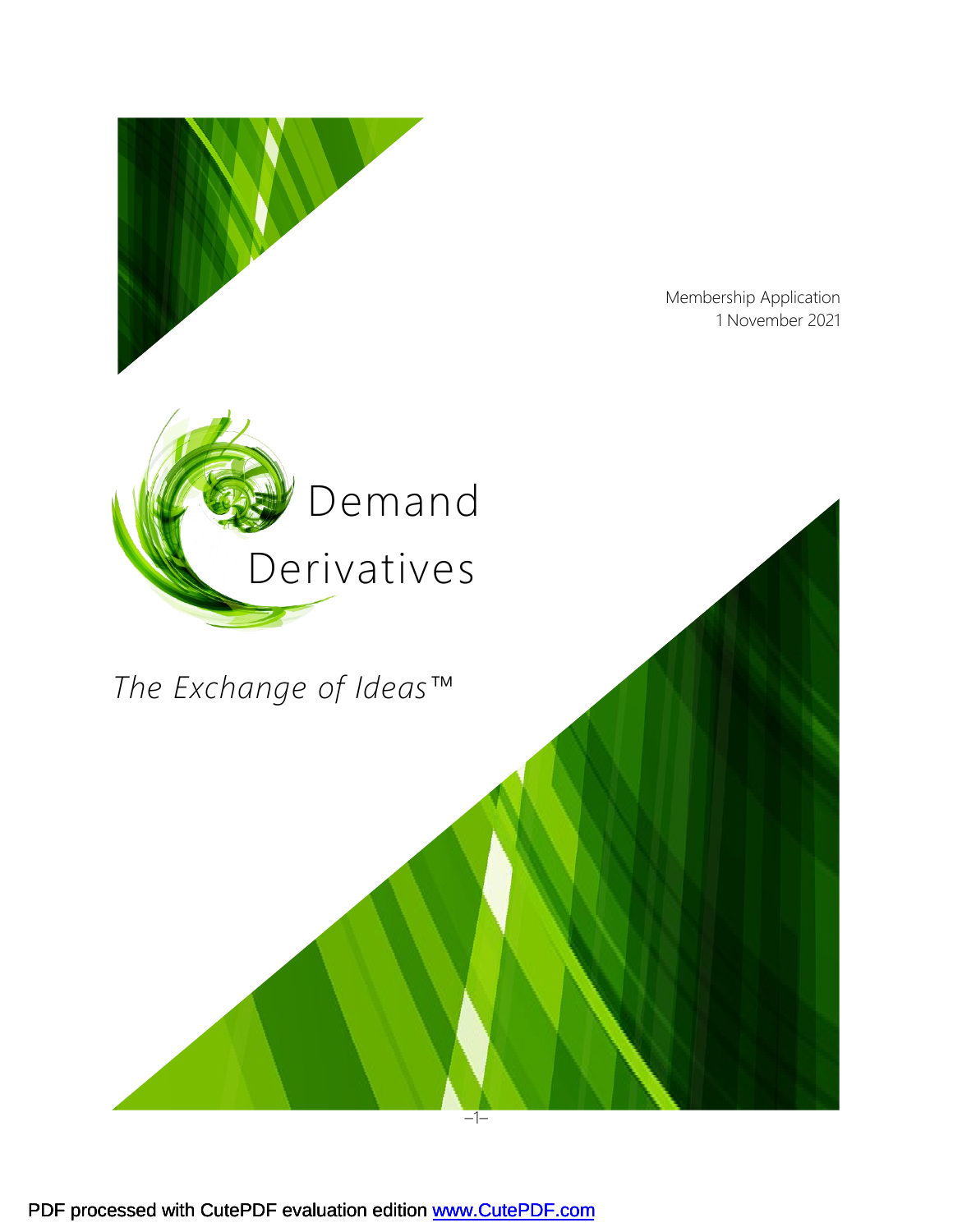# Application for Membership

# **MAKING KNOWINGLY INCORRECT OR MISLEADING STATEMENTS, AND/OR KNOWINGLY NOT DISCLOSING REQUESTED INFORMATION, IS SUBJECT TO REVOCATION AND CONFISCATION OF MEMBERSHIP(S) WITHOUT REIMBURSEMENT AND MAY ALSO BE SUBJECT TO REGULATORY SANCTIONS AND CRIMINAL PROSECUTION.**

RealBOT LLC, dba RealDemand Board of Trade ("RealBOT™" or the "Exchange") a wholly owned subsidiary of Demand Derivatives Corp. ("DDC"), is offering memberships on the Exchange ("Memberships").

There are three distinct classes of Membership: Designated Market Makers ("DMMs"), Designated Futures Commission Merchant ("DFCMs"), and Direct Access Participants ("DAPs"). Regardless which Membership class is selected, participants desiring privileges of Membership must complete an application, be accepted by the Exchange, and meet all requirements of the particular Membership class.

All potential Members must complete a Membership Application Form

Note that names (names only) of approved Members may be published and used by DDC for marketing, public relations, capital-raising, and regulatory purposes. All Membership details are subject to CFTC approval. Applicants shall agree to take no recourse against the Exchange in the event the application is rejected (except as provided in Section 8c of the Commodity Exchange Act), set forth all financial arrangements made in connection with the proposed purchase or transfer of the membership, and agree to abide by the applicable rules and regulations of the Exchange and all amendments thereto.

# **Definitions**

For purposes of the Questionnaire section of this Application:

1. The term "**Applicant**" means an individual, group of individuals, or entity. If Applicant is an entity, all pertinent questions in the application form shall pertain to all super-affiliated companies of that Applicant, such as a holding company or parent company, and all officers, managing members, and directors of such Applicant or super-affiliated company;

2. The term "**Domestic**" refers to the United States and its territories and possessions;

3. The term "**Foreign**" refers to all non-U.S. countries, territories, or possessions.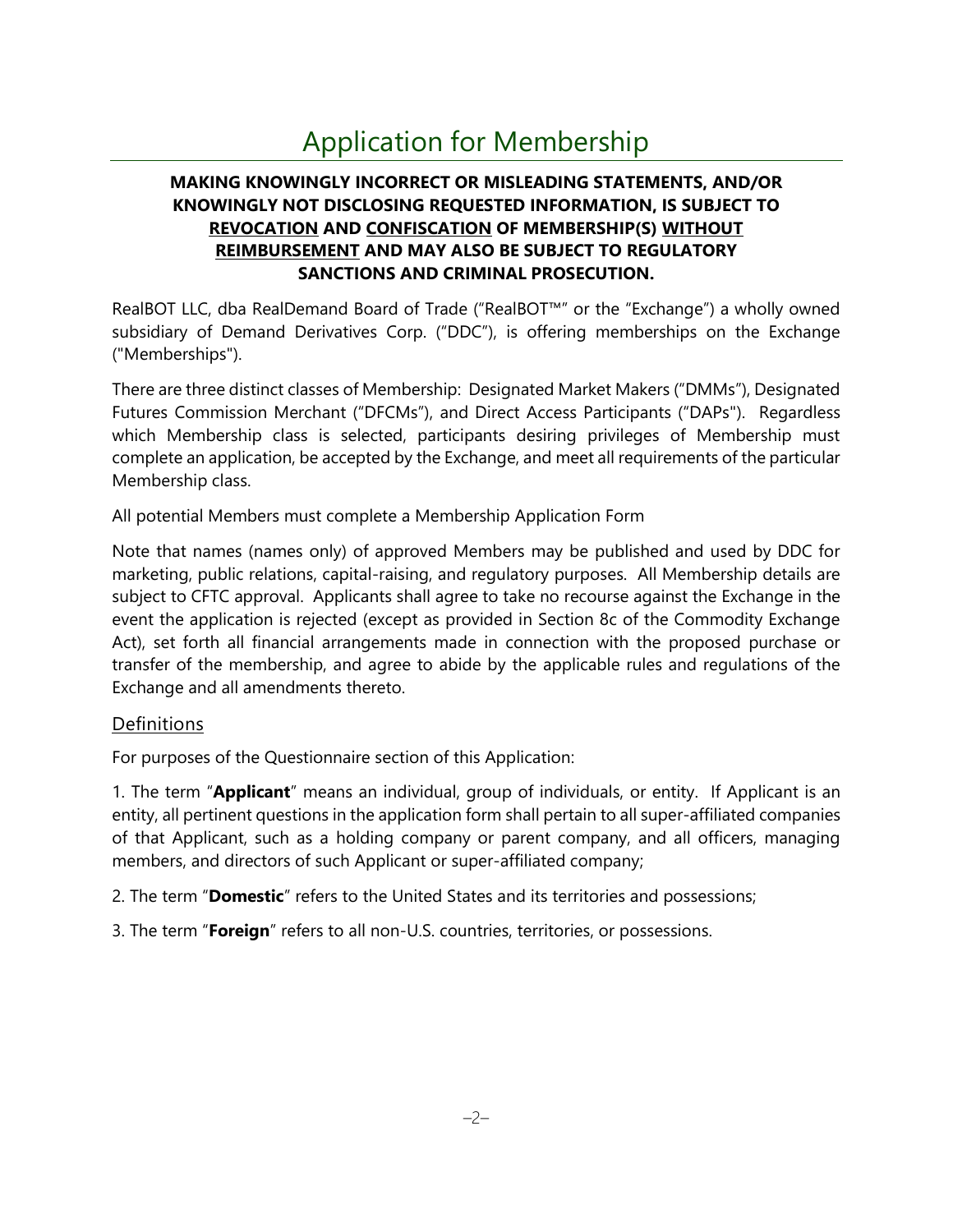### **ALL APPLICANTS ARE SUBJECT TO, AND AUTHORIZE DEMAND DERIVATIVES CORP. TO OBTAIN, INDEPENDENT BACKGROUND CHECKS.**

# Statement by Individual or Authorized Representative

 $\bigcirc$  I am the Applicant  $\bigcirc$  I am the authorized representative of the Applicant applying for membership to the Exchange and warrant the truthfulness of my answers to all questions on this application and to any other questions that may be asked by the staff of the Exchange or the Exchange's Membership Committee. I agree to maintain the accuracy and completeness of the information contained in this application throughout the application process, until I am approved for membership, and as long as the membership is held, and I will provide updated information as necessary.

This application and all supporting documentation must be TYPEWRITTEN in English.

A non-refundable \$100 application fee must accompany this application.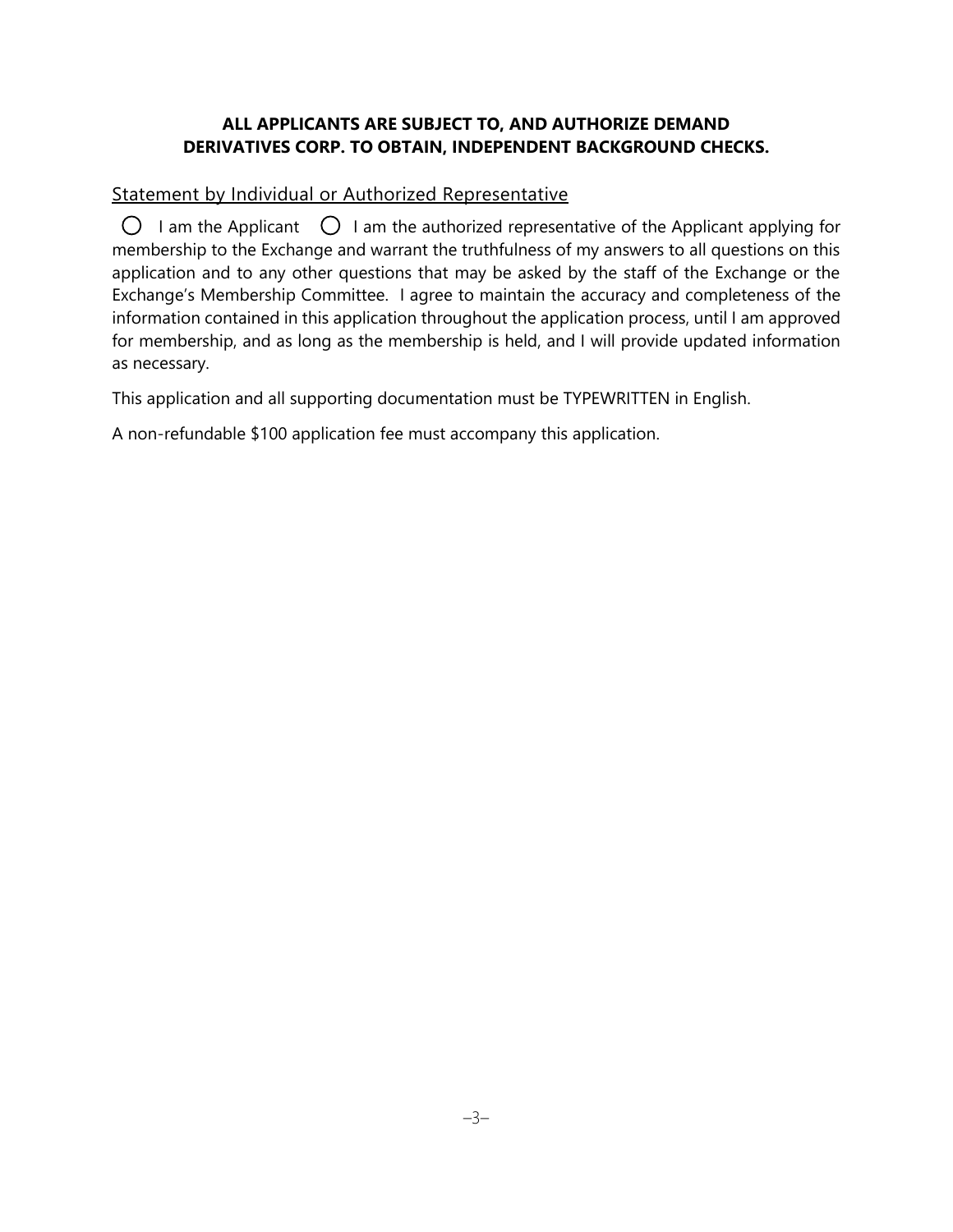# PART I

# (This section to be completed for individual memberships only)

For an individual to receive the benefits of membership, such individual (or lessee) must be sponsored by a Designated Market Facilitator.

| First Name     | Last Name            |
|----------------|----------------------|
| SSN/TaxID      |                      |
| Personal Email |                      |
| Mobile Phone   | Date of Birth        |
| Address        |                      |
| City           | Postal Code<br>State |
| Country        |                      |
|                |                      |

# **Release**

The following page is a release that must be signed and authorizes Demand Derivatives Corp. and/or RealBOT LLC, their staff and affiliated companies, to request background information on the individual applicant.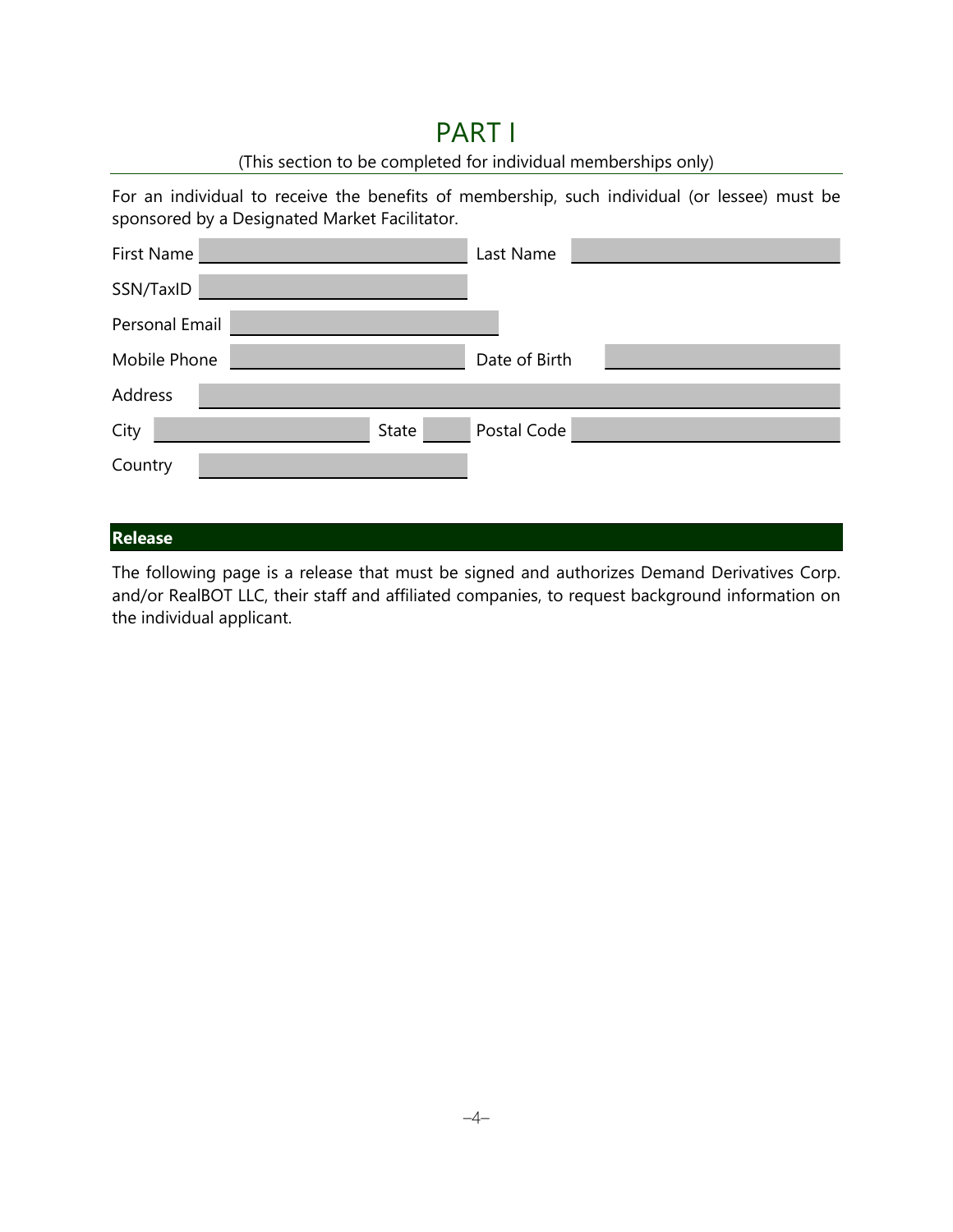#### AUTHORIZATION AND RELEASE FOR INDIVIDUALS

Demand Derivatives Corp. and its subsidiary RealBOT LLC (the "Exchange") is conducting due diligence on  $($ "I," "Me," or "Applicant").

I hereby expressly authorize the Exchange, its representatives, employees, and agents to obtain information about me from current and former employers, licensing authorities, law enforcement agencies, criminal records providers, address history vendors, professional accreditation or certification organizations, organizations providing electronic access to state and federal court proceedings, transcripts and records, and educational institutions (collectively the "Parties") and to verify the accuracy of all information provided by Me.

I hereby authorize and direct any commodity and/or security exchange of which I am or have been a member, to release to the Exchange all information concerning disciplinary action taken against Me, or a firm in which I am or was a principal.

I hereby authorize each of the Parties described above to release any and all information that the Exchange, its representatives, employees, or agents may request, and hereby release and discharge the Exchange, its representatives, employees, and agents, and all persons providing such information from all claims and liabilities of any nature in connection with the lawful business use of such information.

I further acknowledge and agree that a photocopy of this Authorization and Release may be considered as valid as the original.

Applicant:

Signature

\_\_\_\_\_\_\_\_\_\_\_\_\_\_\_\_\_\_\_\_\_\_\_\_\_\_\_\_\_\_\_\_\_\_\_

Print Name Date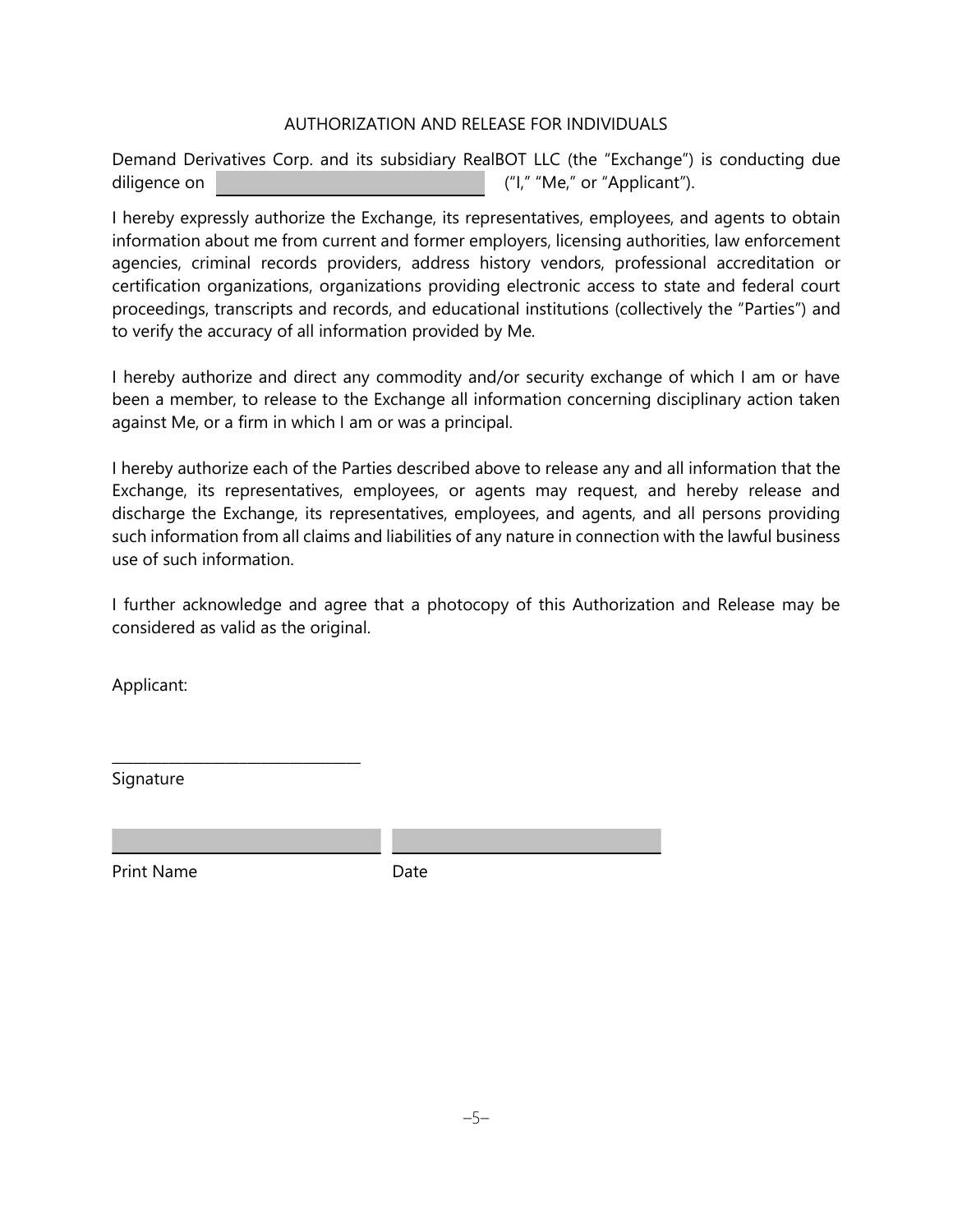| (This section to be completed for entity membership only) |  |              |                      |  |  |  |
|-----------------------------------------------------------|--|--------------|----------------------|--|--|--|
| <b>Entity Key Information</b>                             |  |              |                      |  |  |  |
| <b>Official Name</b>                                      |  |              |                      |  |  |  |
| dba Name                                                  |  |              |                      |  |  |  |
| Gov/Tax Number                                            |  |              |                      |  |  |  |
| DSRO Name and Membership Number                           |  |              |                      |  |  |  |
|                                                           |  |              |                      |  |  |  |
| Company Physical Address (no PO Boxes allowed)            |  |              |                      |  |  |  |
| Address 1                                                 |  |              |                      |  |  |  |
| Address 2                                                 |  |              |                      |  |  |  |
| City                                                      |  | <b>State</b> | Postal Code          |  |  |  |
| Country                                                   |  |              |                      |  |  |  |
| Main Phone                                                |  |              | <b>General Email</b> |  |  |  |
|                                                           |  |              |                      |  |  |  |
| Mailing/Billing address (if different, PO Boxes allowed)  |  |              |                      |  |  |  |
| Address 1                                                 |  |              |                      |  |  |  |
| Address 2                                                 |  |              |                      |  |  |  |
| City                                                      |  | State        | Postal Code          |  |  |  |
| Country                                                   |  |              |                      |  |  |  |

# Part III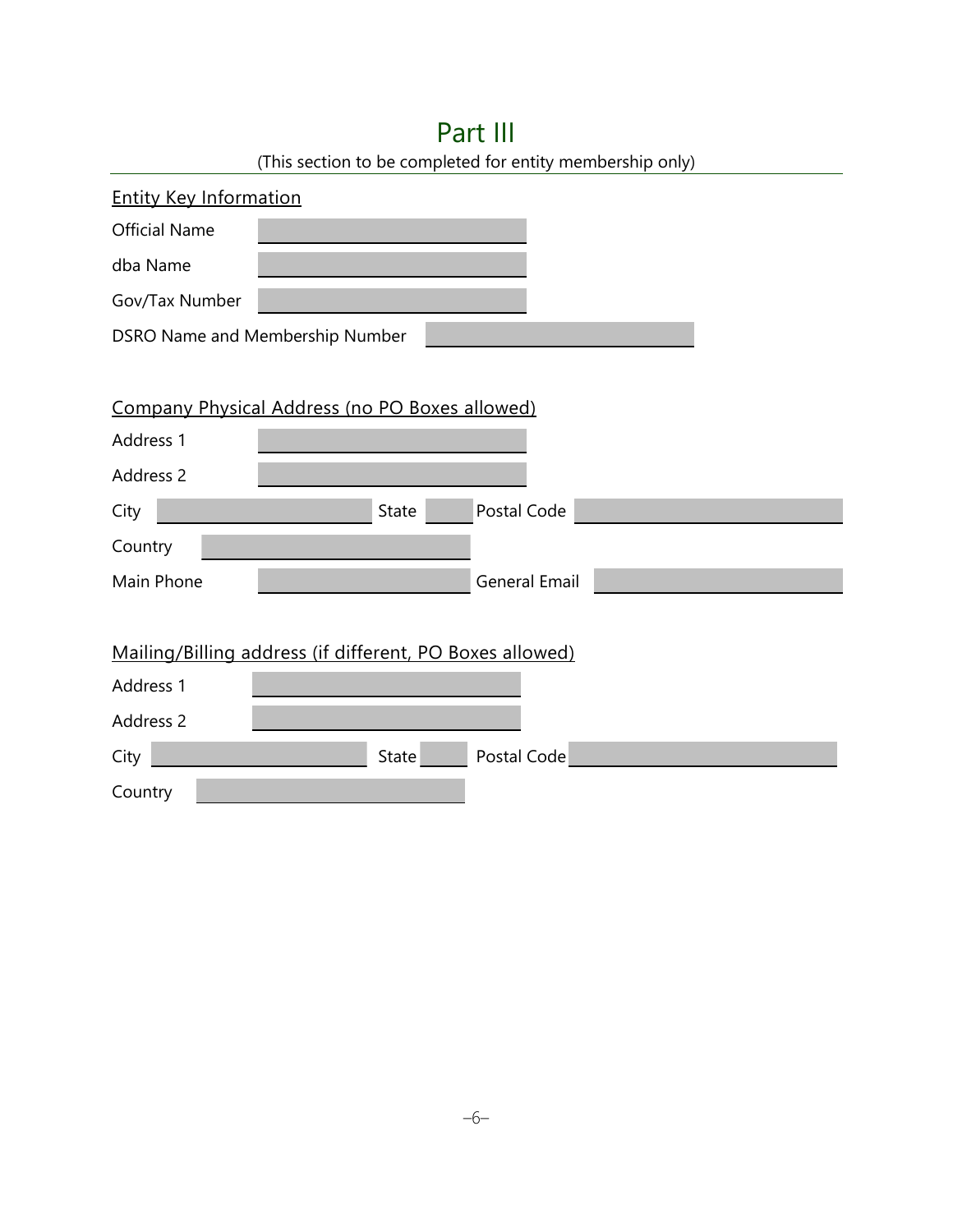# **Officer/Representative Contact Information**

Please complete the following for the three highest-ranking officers in the company (e.g., CEO, president, general counsel, or similar).

Note: The authorized representative must be an officer of the Company (with the authority to take immediate emergency action if needed), and should be listed first.

| Representative/Officer 1 |                |
|--------------------------|----------------|
| First Name               | Last Name      |
| Title                    |                |
| SSN/TaxID                |                |
| <b>Business Email</b>    | Personal Email |
| Mobile Phone             | Date of Birth  |
| Address                  |                |
| State<br>City            | Postal Code    |
| Country                  |                |
|                          |                |
| Officer 2                |                |
| <b>First Name</b>        | Last Name      |
| Title                    |                |
| SSN/TaxID                |                |
| <b>Business Email</b>    | Personal Email |
| Mobile Phone             | Date of Birth  |
| Address                  |                |
| State<br>City            | Postal Code    |
| Country                  |                |
|                          |                |
| Officer 3                |                |
| <b>First Name</b>        | Last Name      |
| Title                    |                |
| SSN/TaxID                |                |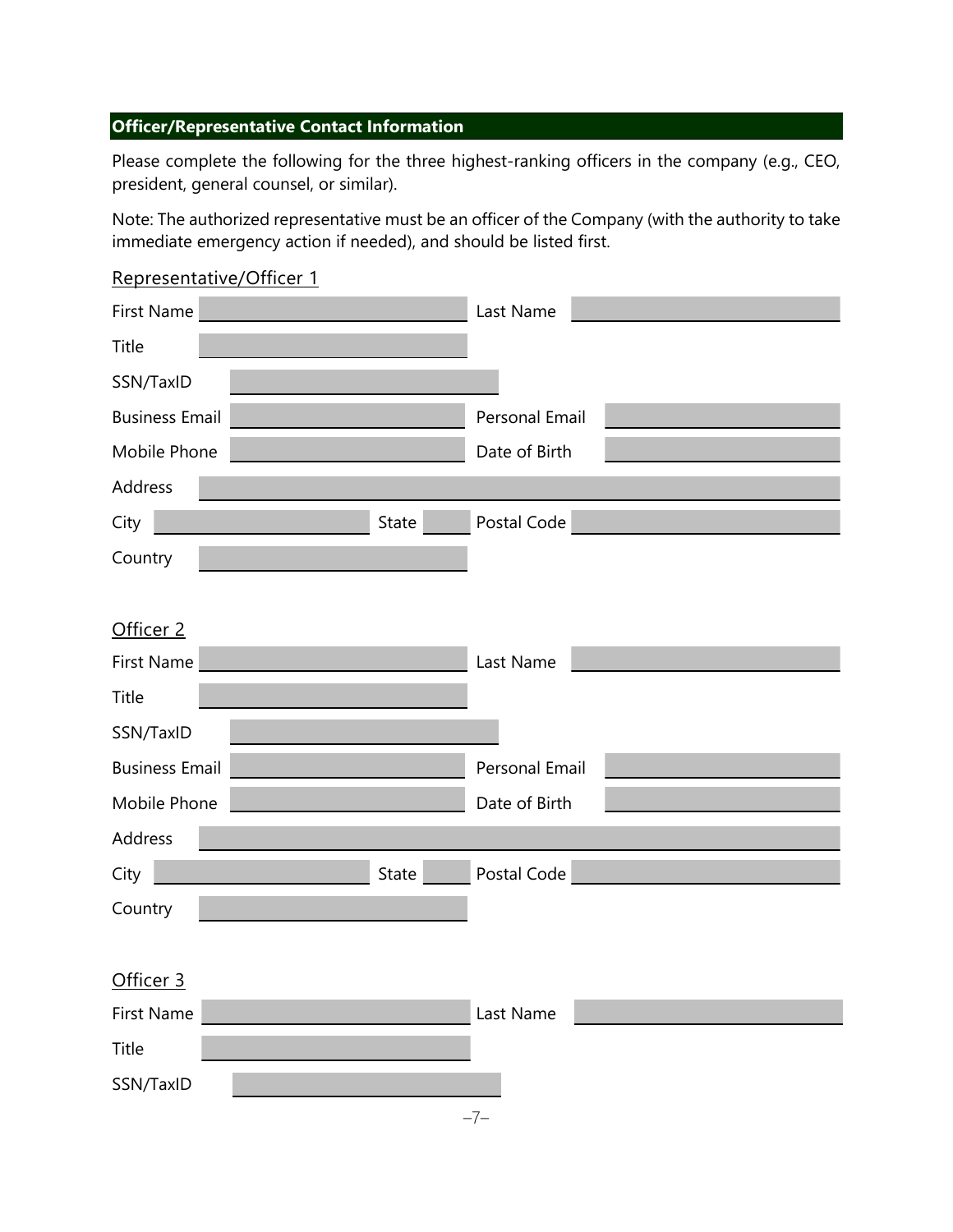| <b>Business Email</b> |       | Personal Email |  |
|-----------------------|-------|----------------|--|
| Mobile Phone          |       | Date of Birth  |  |
| Address               |       |                |  |
| City                  | State | Postal Code    |  |
| Country               |       |                |  |

# **Company Release**

The following page is a release that must be signed and allows Demand Derivatives Corp. and/or RealBOT LLC, their staff and affiliated companies, to request background information on the entity Applicant and its three officers/representatives.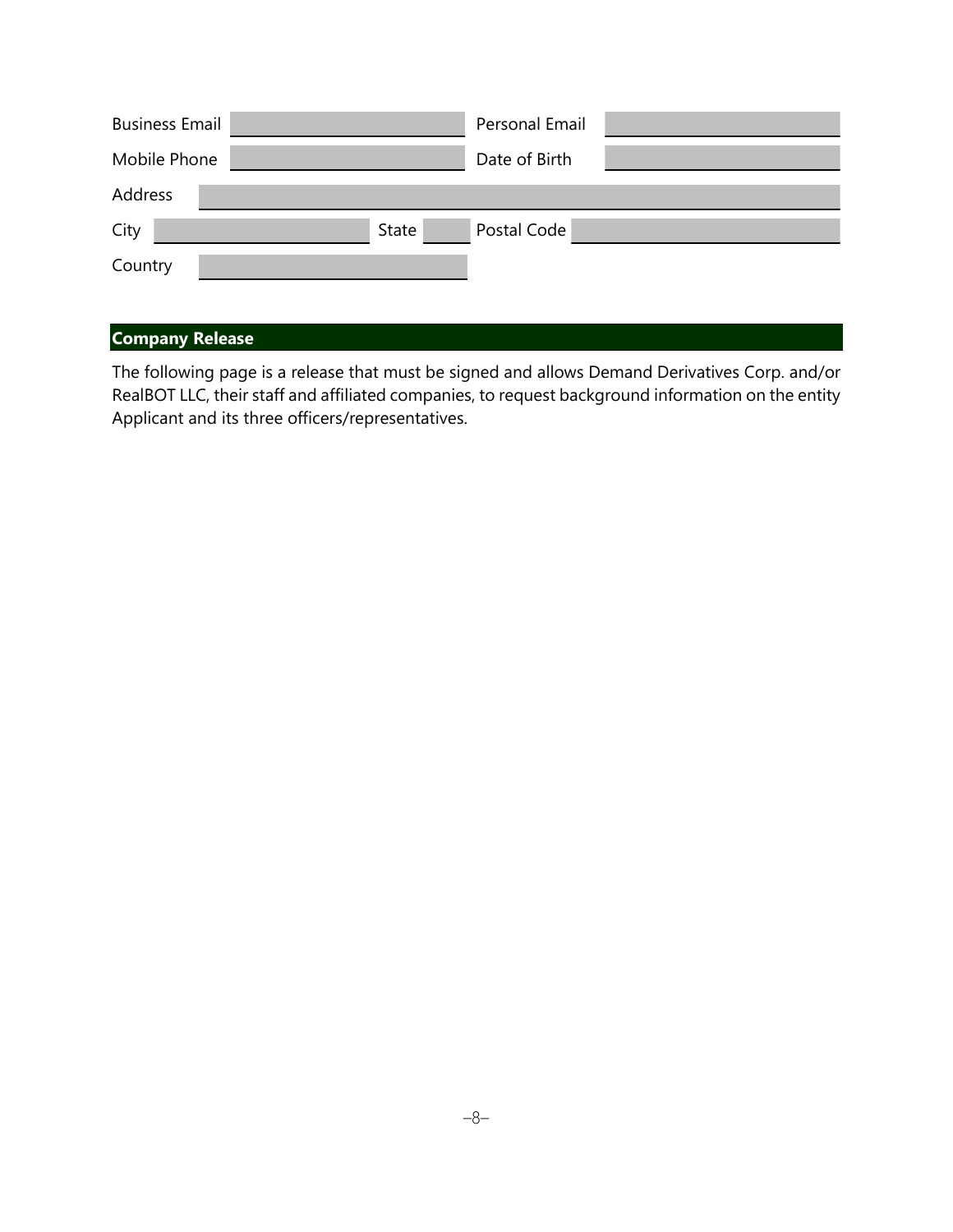#### AUTHORIZATION AND RELEASE FOR ENTITIES

| Demand Derivatives Corp. and its subsidiary RealBOT LLC (the "Exchange") is conducting due         |                                                                                       |  |  |                |  |  |  |                    |
|----------------------------------------------------------------------------------------------------|---------------------------------------------------------------------------------------|--|--|----------------|--|--|--|--------------------|
| diligence on                                                                                       |                                                                                       |  |  |                |  |  |  | (the "Applicant"). |
| $\mathsf{I}_{\mathsf{r}}$                                                                          |                                                                                       |  |  | whose title is |  |  |  | am authorized to   |
|                                                                                                    | represent the Applicant and its key officers and directors ("I," "Me," or "Authorized |  |  |                |  |  |  |                    |
| Representative"). The key officers and directors include Me and the following ("Key Individuals"): |                                                                                       |  |  |                |  |  |  |                    |
|                                                                                                    |                                                                                       |  |  |                |  |  |  |                    |

As the Authorized Representative, I hereby expressly authorize the Exchange, its representatives, employees, and agents to contact and obtain information about the Member and Key Individuals (as applicable) from current and former employers, licensing authorities, law enforcement agencies, criminal records providers, address history vendors, professional accreditation or certification organizations, organizations providing electronic access to state and federal court proceedings, transcripts and records, and educational institutions (collectively the "Parties") and to verify the accuracy of all information provided by Me.

I hereby authorize and direct any commodity and/or security exchange of which the Applicant and Key Individuals are or have been a member, to release to the Exchange all information concerning disciplinary action taken against the Applicant or Key Individuals.

I hereby authorize each of the Parties described above to release any and all information that the Exchange, its representatives, employees, or agents may request, and hereby release and discharge the Exchange, its representatives, employees, and agents, and all persons providing such information from all claims and liabilities of any nature in connection with the lawful business use of such information.

I further acknowledge and agree that a photocopy of this Authorization and Release may be considered as valid as the original.

Authorized Representative:

\_\_\_\_\_\_\_\_\_\_\_\_\_\_\_\_\_\_\_\_\_\_\_\_\_\_\_\_\_\_\_\_\_\_\_

Signature Date Date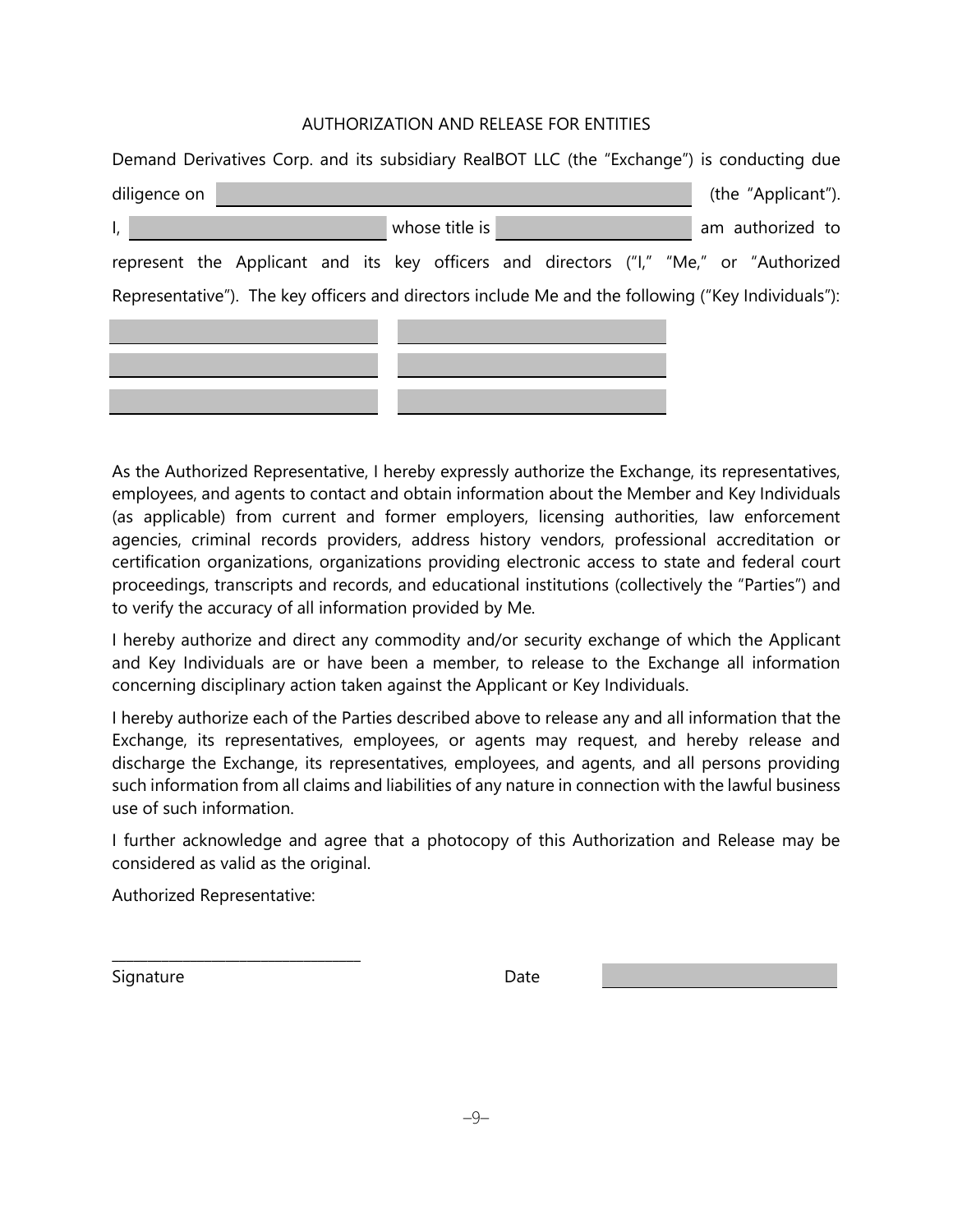# Part IV (This section to be completed for all memberships)

# **Membership History**

List any futures or securities exchanges (Foreign or Domestic), of which the Applicant is, or has ever been, a member.

| Exchange1                   |  | Exchange3                   |  |  |
|-----------------------------|--|-----------------------------|--|--|
| <b>Exchange Name</b>        |  | <b>Exchange Name</b>        |  |  |
| <b>Exchange City</b>        |  | <b>Exchange City</b>        |  |  |
| <b>Exchange Category</b>    |  | <b>Exchange Category</b>    |  |  |
| <b>Start Date</b>           |  | <b>Start Date</b>           |  |  |
| <b>End Date</b>             |  | <b>End Date</b>             |  |  |
| <b>Clearing Member Firm</b> |  | <b>Clearing Member Firm</b> |  |  |
| Reason for Selling/Leaving  |  | Reason for Selling/Leaving  |  |  |
|                             |  |                             |  |  |
| Comments                    |  | Comments                    |  |  |
|                             |  |                             |  |  |
|                             |  |                             |  |  |
|                             |  |                             |  |  |
| Exchange2                   |  | Exchange4                   |  |  |
| <b>Exchange Name</b>        |  | <b>Exchange Name</b>        |  |  |
| <b>Exchange City</b>        |  | <b>Exchange City</b>        |  |  |
| <b>Exchange Category</b>    |  | <b>Exchange Category</b>    |  |  |
| <b>Start Date</b>           |  | <b>Start Date</b>           |  |  |
| <b>End Date</b>             |  | <b>End Date</b>             |  |  |
| <b>Clearing Member Firm</b> |  | <b>Clearing Member Firm</b> |  |  |
| Reason for Selling/Leaving  |  | Reason for Selling/Leaving  |  |  |
|                             |  |                             |  |  |
| Comments                    |  | Comments                    |  |  |
|                             |  |                             |  |  |
|                             |  |                             |  |  |
|                             |  |                             |  |  |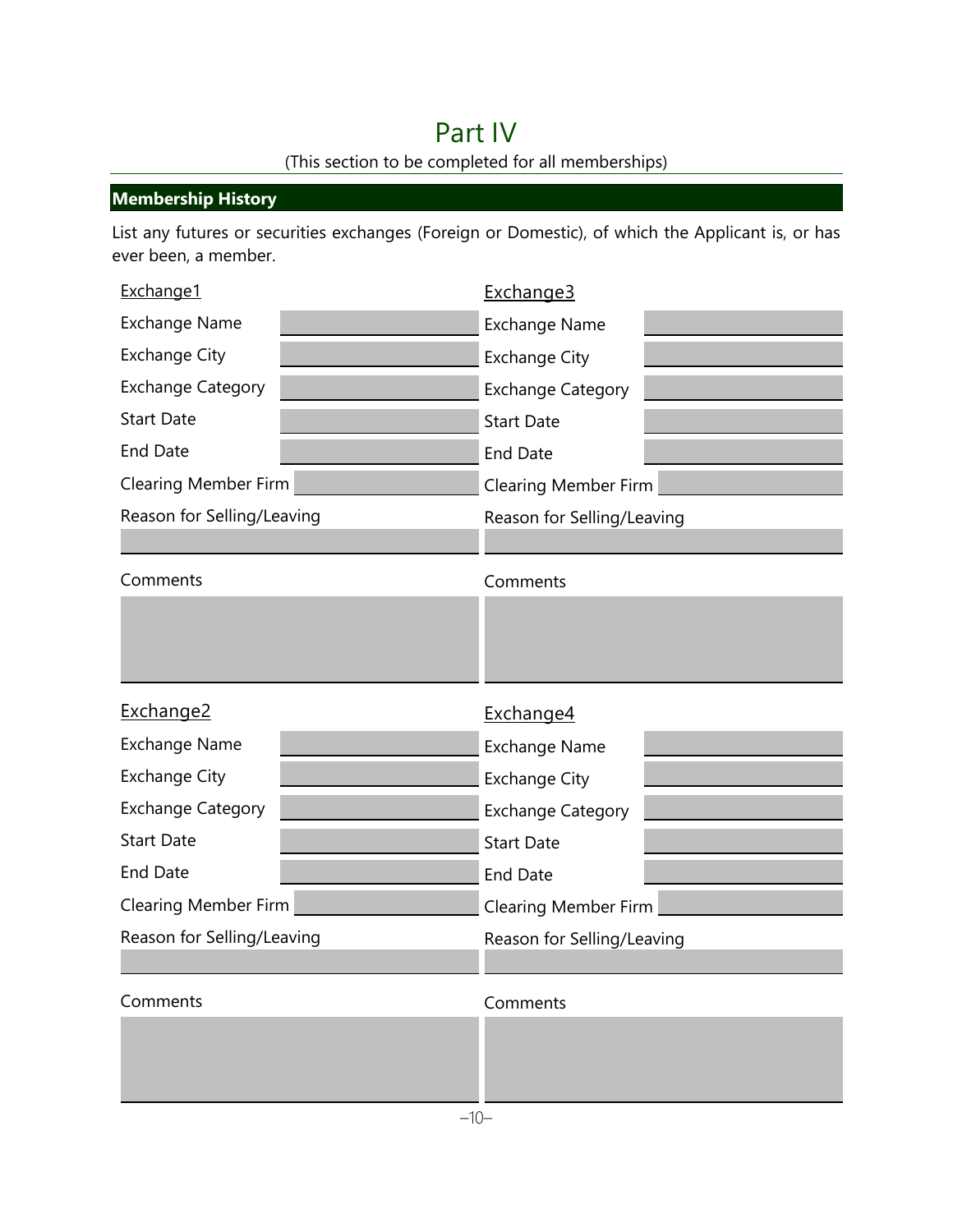# **Legal and Regulatory Questionnaire**

# When to Answer "Yes"

Please answer "Yes" to the following questions even if: adjudication of guilt was withheld or there was no conviction; there was a conditional discharge or post-conviction dismissal after successful completion of a sentence; a state certificate of relief from disabilities or similar document was issued relieving the holder of forfeitures, disabilities, or bars resulting from a conviction; the record was expunged or sealed; or a pardon was granted.

If the answer is "Yes" to any of the following questions, a separate typewritten statement must be attached giving complete details, as to dates, parties, circumstances, and disposition. Copies of official court documents, police reports, and regulatory notices must be included.

# **Questions**

- 1. Has Applicant ever pled guilty or nolo contendere ("no contest") to or been convicted or found guilty of any felony (high crime) in any Domestic, Foreign, or military court?
- $\bigcap$  Yes  $\bigcap$  No
- 2. Has Applicant ever pled guilty to or been convicted or found guilty of any misdemeanor (petit crime) in any Domestic, Foreign, or military court that involves: embezzlement, theft, extortion, fraud, fraudulent conversion, forgery, counterfeiting, false pretenses, bribery, illegal gambling, mail fraud, racketeering, racketeering influence, or misappropriation of funds, securities or property; or willful failure to file a tax return, supply tax related information, or pay tax; or provided fraudulent statements, documents, or tax returns to taxing authorities; or any transaction in or advice concerning a tradable financial instrument?
- $\bigcap$  Yes  $\bigcap$  No
- 3. Has any case been brought by a Domestic or Foreign governmental body, against Applicant, seeking a permanent or temporary injunction against such Applicant engaging in or continuing any activity involving: any transaction in or advice concerning equity, debt obligations, futures, options on futures, options on equity, options on physical assets, over-the-counter instruments, or leverage transactions; or embezzlement, theft, extortion, fraud, fraudulent conversion, forgery, counterfeiting, false pretenses, bribery, gambling or misappropriation of funds, securities, or property?

# $\bigcap$  Yes  $\bigcap$  No

4. Has any case been brought by a Domestic or Foreign governmental body alleging that Applicant: has violated any provision of any investment-related statute or regulation; or has violated any statute, rule, regulation or order that involves embezzlement, theft, extortion, fraud, fraudulent conversion, forgery, counterfeiting, false pretenses, bribery, gambling or misappropriation of funds, securities or property; or has willfully aided,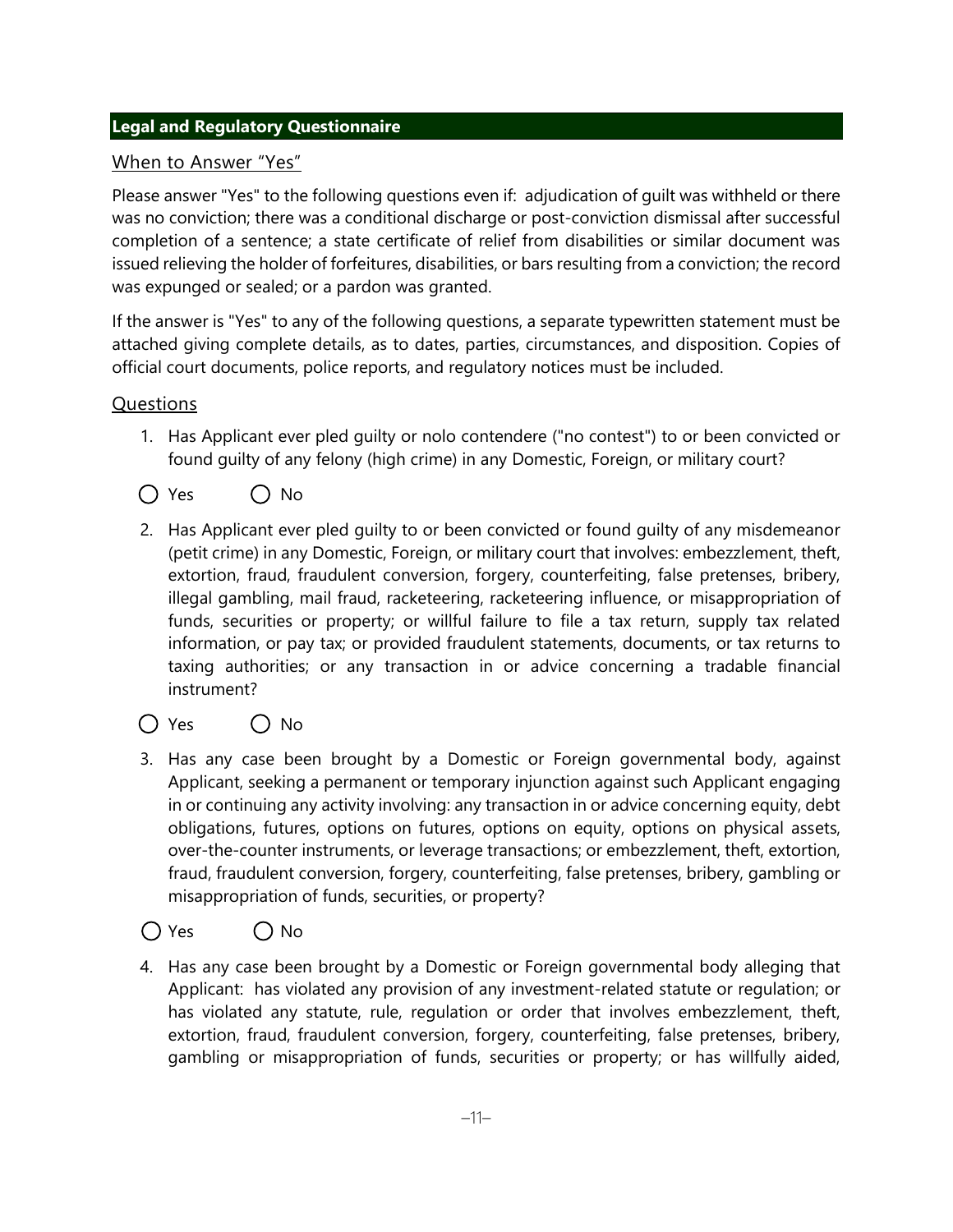abetted, counseled, commanded, induced, or procured such violation by any other person?

- $\bigcap$  Yes  $\bigcap$  No
- 5. Has Applicant ever been debarred, reprimanded, or sanctioned by any Domestic or Foreign governmental agency?
- $\bigcap$  Yes  $\bigcap$  No
- 6. Has Applicant ever been the subject of any order, complaint, or finding of a violation of any rule or regulation issued by a Domestic or Foreign regulatory authority or selfregulatory organization that prevented or restricted or would have prevented or restricted the Applicant's ability to engage in any business or activity or resulted or could have resulted in a fine issued against such Applicant?

 $\bigcap$  Yes  $\bigcap$  No

- 7. Has Applicant been refused admission to (including the denial, withdrawal, revocation or termination of an application for membership or registration), rejected, expelled, suspended, or fined, censured, or otherwise disciplined by the Commodity Futures Trading Commission (CFTC), the Securities Exchange Commission (SEC), the Financial Industry Regulatory Authority (FINRA), the National Futures Association (NFA), or similar Foreign regulatory body?
- $\bigcap$  Yes  $\bigcap$  No
- 8. Is Applicant currently under investigation by any regulatory agency, exchange, or association?
- $\bigcap$  Yes  $\bigcap$  No
- 9. Has Applicant ever been disqualified from trading?
- $\bigcap$  Yes  $\bigcap$  No
- 10. Has Applicant been requested to relinquish trading privileges?
- $\bigcap$  Yes  $\bigcap$  No
- 11. Has Applicant been a party to any lawsuit, litigation, legal proceeding, or arbitration, whether settled, resolved, brought to judgment, or dismissed that has not been addressed by the foregoing (please omit minor offenses, credit-related disputes, bankruptcies, contract disputes, probate, and personal property disputes)?
- $O$ Yes  $O$ No
- 12. Has Applicant been subject to a disciplinary action or termination for cause by an employer that is under financial industry regulation?
- $O$  Yes  $O$  No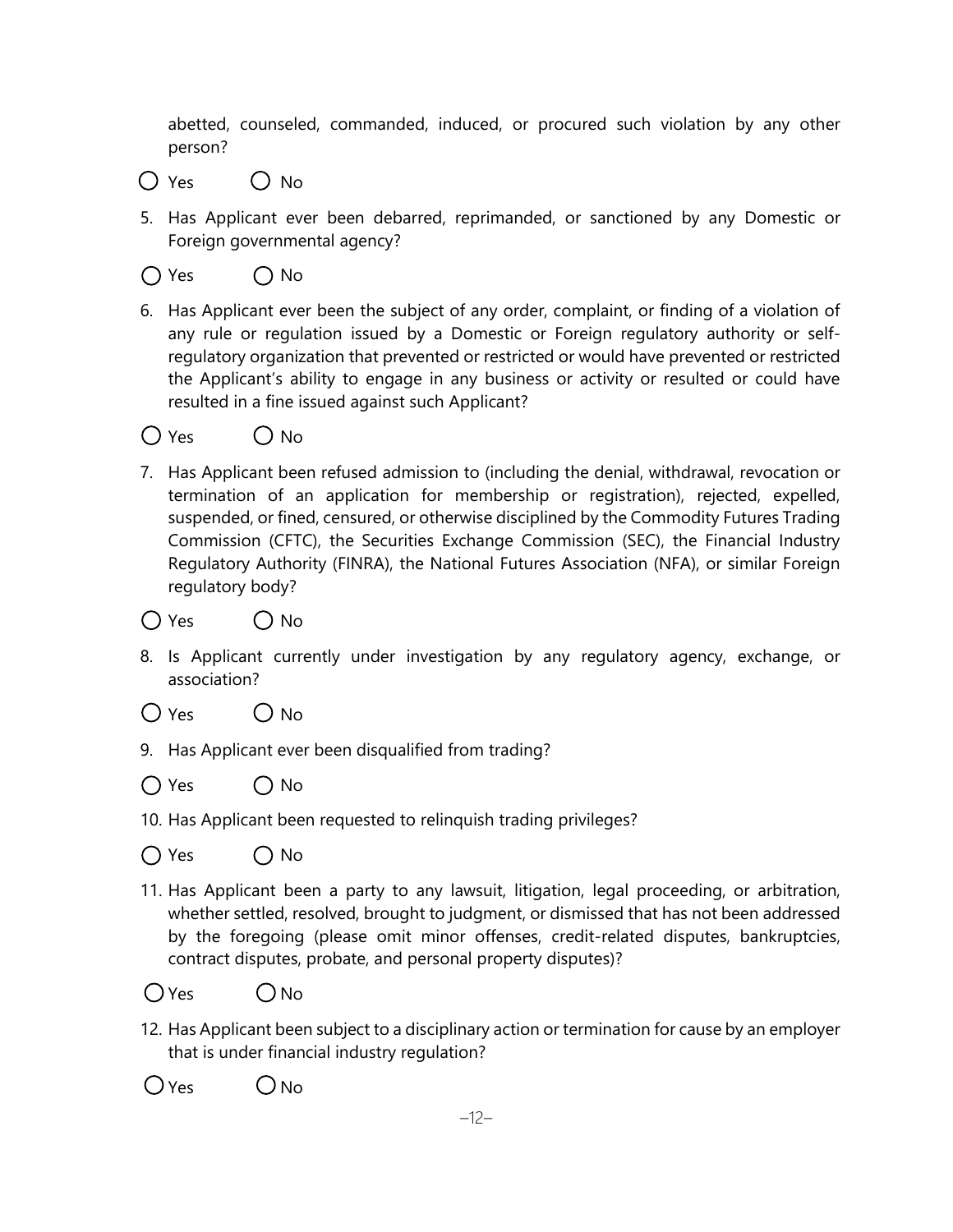- 13. Has Applicant ever been accused, investigated, and/or convicted for violations of the Anti-Money Laundering statutes?
- $O$  Yes  $O$  No
- 14. Has Applicant been a party to any action, or is there a charge threatened (of which Applicant is aware) against Applicant, that has not been addressed by the foregoing?
- $O$  Yes  $O$  No
- 15. Has Applicant ever owned or controlled, or done business as, any other entity, or been known by any other name?
- $\bigcap$  Yes  $\bigcap$  No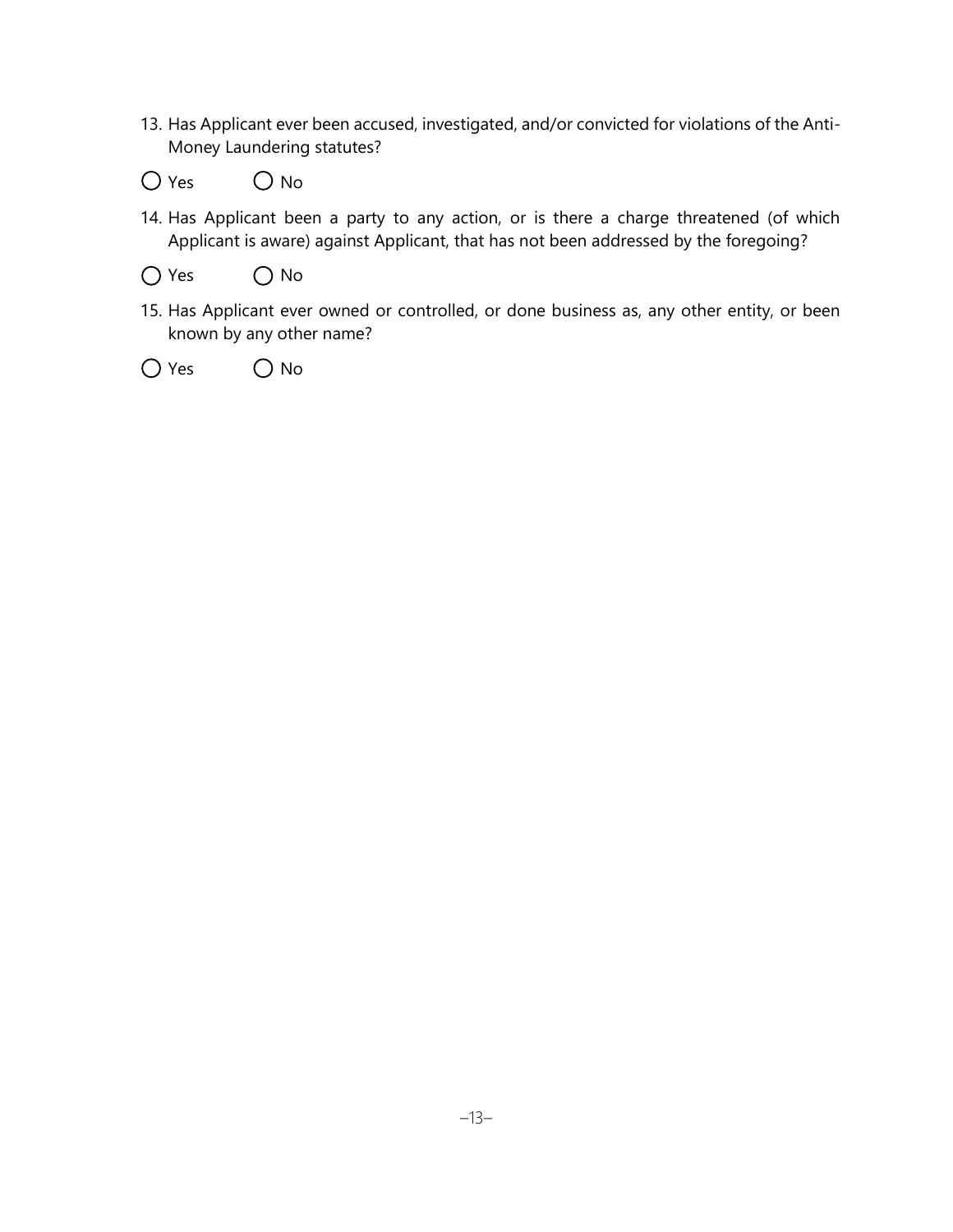# **Financial Information**

Because all positions at the Exchange are fully collateralized, there is no need to submit financial information. However, financial information may be required for individuals sponsored by a DFCM.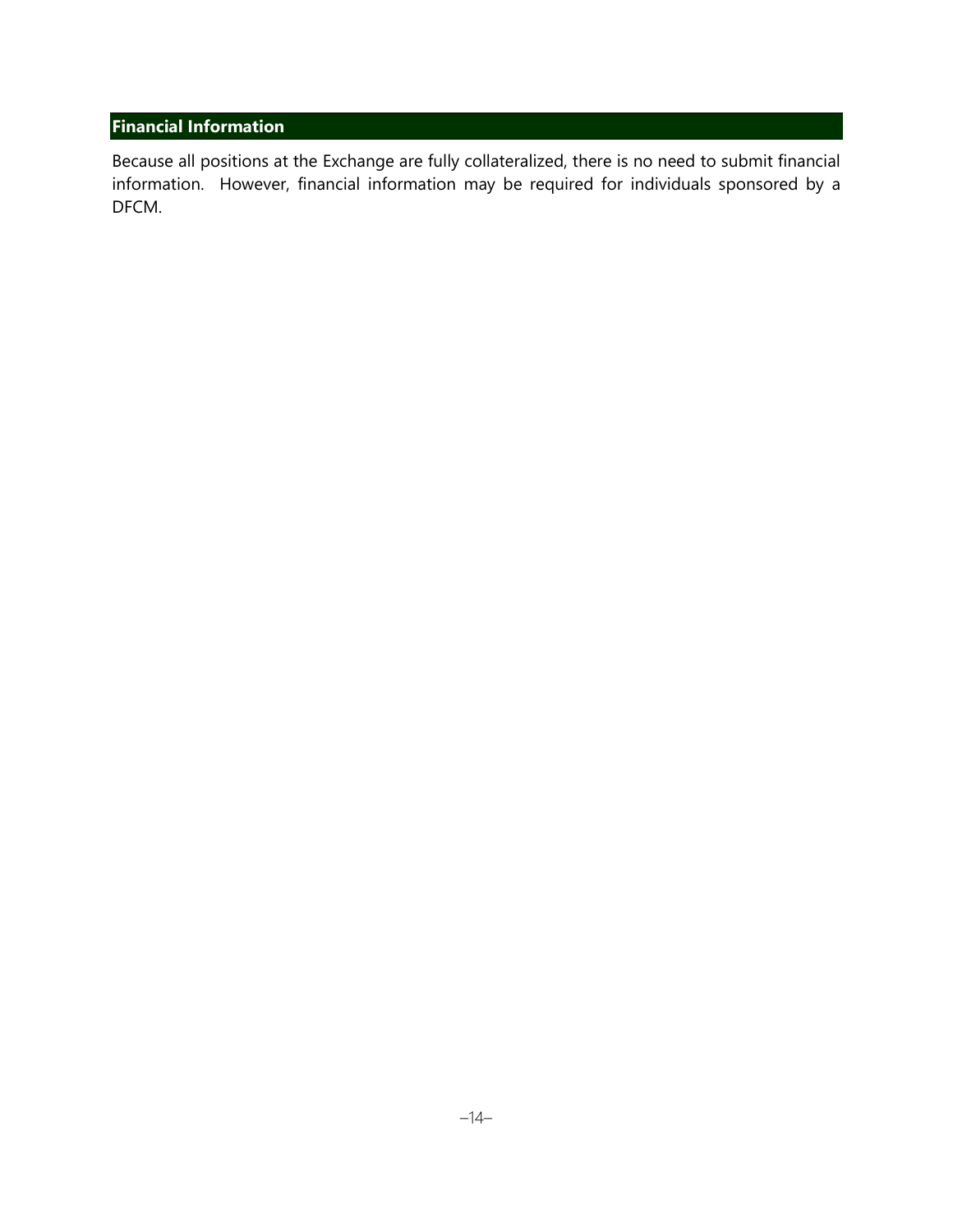#### **Conditions of Membership**

It shall be an offense against the Exchange to make a gross misstatement of a material fact on the Application or verbally to any staff member of the Exchange, Clearing House, or Demand Derivatives staff or on an application for membership.

# I understand that **MAKING KNOWINGLY INCORRECT OR MISLEADING STATEMENTS, AND/OR KNOWINGLY NOT DISCLOSING REQUESTED INFORMATION, IS SUBJECT TO REVOCATION AND CONFISCATION OF MEMBERSHIP(S) WITHOUT REIMBURSEMENT AND MAY ALSO BE SUBJECT TO REGULATORY SANCTIONS AND CRIMINAL PROSECUTION.**

I do hereby agree that, if I am approved as a member of the Exchange, I will observe and be bound by the Bylaws, Rules, and Regulations of the Exchange, and all amendments thereto.

I understand that Exchange may conduct, or cause to be conducted, an investigation into the Applicant's character, general reputation, and personal characteristics and that the Exchange may retain a consumer reporting agency for that purpose. I hereby authorize the Exchange to conduct an initial investigation and, while maintaining a Membership, potentially periodic investigations as to the credit, character, conduct, and general reputation.

I hereby authorize and direct any commodity and/or security exchange and/or self-regulatory organization of which I am or have been a member, to release to the Exchange all information concerning disciplinary action taken against me, or a firm in which I am or was a principal, and any other background information in the possession of such exchange or organization.

I authorize and request any and all of my former employers and any other persons to furnish to the Exchange any information they may have concerning my character, ability, business activities, and reputation, financial background, and creditworthiness, together with, in the case of former employers, a history of any employment by them and the reasons for termination thereof; and I hereby release each such employer, partner, vendor, person, or similar entity from any and all liability of whatsoever nature for furnishing such information to the Exchange.

Applicants applying for membership hereby consent to the Exchange for use by Demand Derivatives and its affiliates of proprietary data or other personal information regarding the applicant/member received by Demand Derivatives and its affiliates from time to time through the conduct of their businesses, including any data submitted to them to fulfill regulatory obligations, for commercial, business, and marketing purposes. Without the prior consent of the applicant/member, Demand Derivatives and its affiliates will not reveal to non-affiliated third parties on a non-aggregated, non-anonymized basis any of the following information that is obtained from the applicant/member to fulfill regulatory obligations: (i) personally identifiable information, (ii) detailed transaction data, (iii) position data, (iv) investigative materials, or (v) financial source documents, except (a) as necessary to fulfill its regulatory obligations, (b) as required or requested by regulatory authority, or (c) pursuant to a valid court order, subpoena, or equivalent legal instrument.

Demand Derivatives will not recognize or administer any security agreement with respect to the ownership of this membership.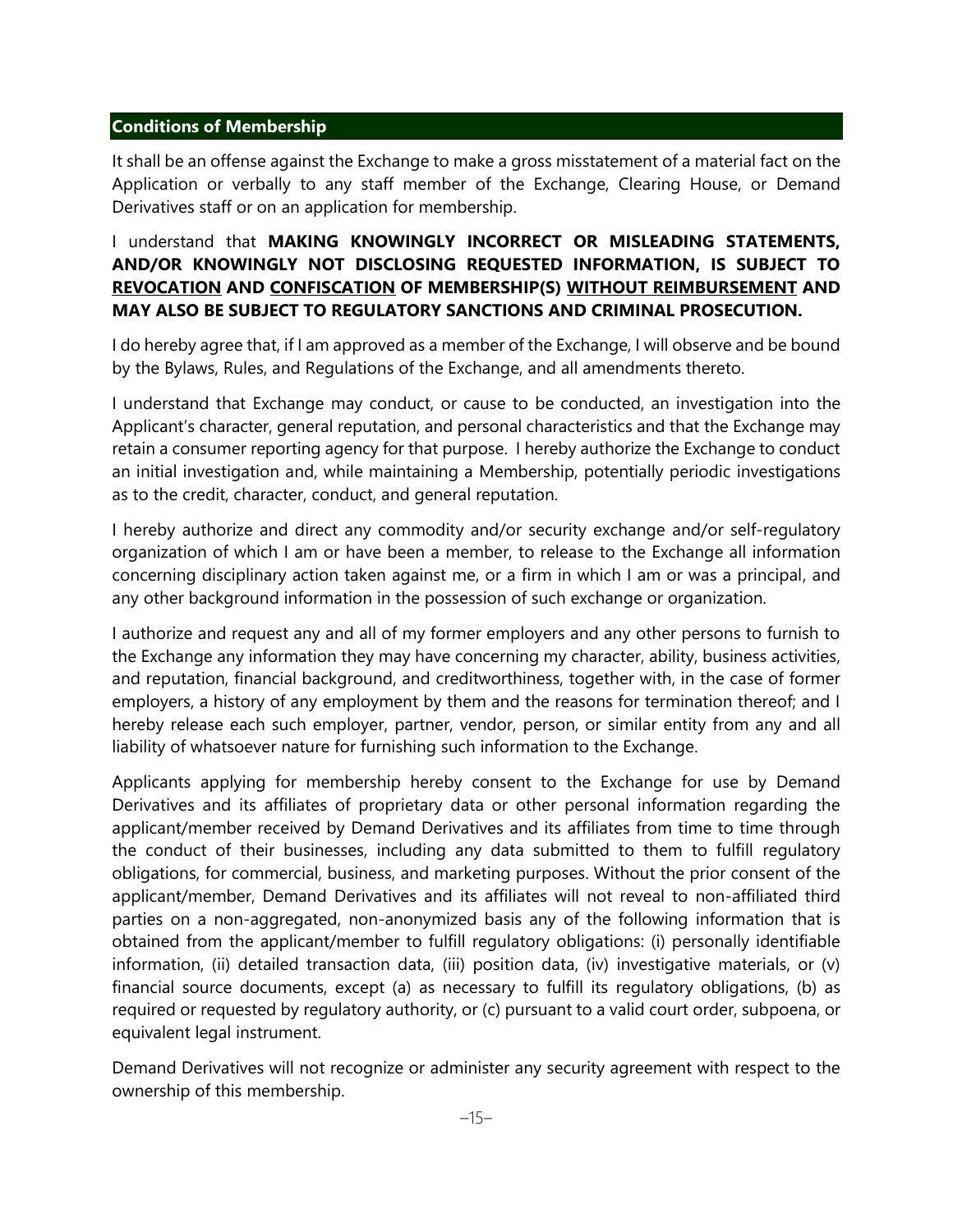Furthermore, by signing this application, I confirm that I represent all entities and individuals encompassed in the definition of the term "Applicant" above and am not aware of any prohibition against membership by any regulator (U.S. or otherwise) to which such entities or individuals are subject. In order to be eligible for membership, all Applicants represent that their request for Membership is lawfully made in accordance with the laws of the jurisdiction in which they are located.

The Applicant, as representing all entities and individuals as defined above agrees to take no recourse against Demand Derivatives, its affiliates, any of its directors, advisers, officers, committee members, employees, vendors, partners, or contractors by way of any and all manner of actions, suits, controversies, judgments, executions, claims, or demands, in law or in equity, if the undersigned is not approved to be a member, except as may be permitted under Section 8c of the Commodity Exchange Act.

I, as an individual as the Authorized Representative of the Company, affirm that I have read and understand the contents of the foregoing statement and that all of the information contained hereinbefore is true, accurate, and complete.

Signature of Applicant

\_\_\_\_\_\_\_\_\_\_\_\_\_\_\_\_\_\_\_\_\_\_\_\_\_\_\_\_\_\_\_\_\_\_\_\_\_\_\_\_\_\_\_\_\_\_\_

\_\_\_\_\_\_\_\_\_\_\_\_\_\_\_\_\_\_\_\_\_\_\_\_\_\_\_\_\_\_\_\_\_\_\_\_\_\_\_\_\_\_\_\_\_\_\_

Date

Notary Signature

Subscribed and sworn before me this \_\_\_\_\_ day of \_\_\_\_\_\_\_\_\_\_\_\_\_\_\_\_\_\_\_\_\_ 20\_\_.

Notary stamp or seal